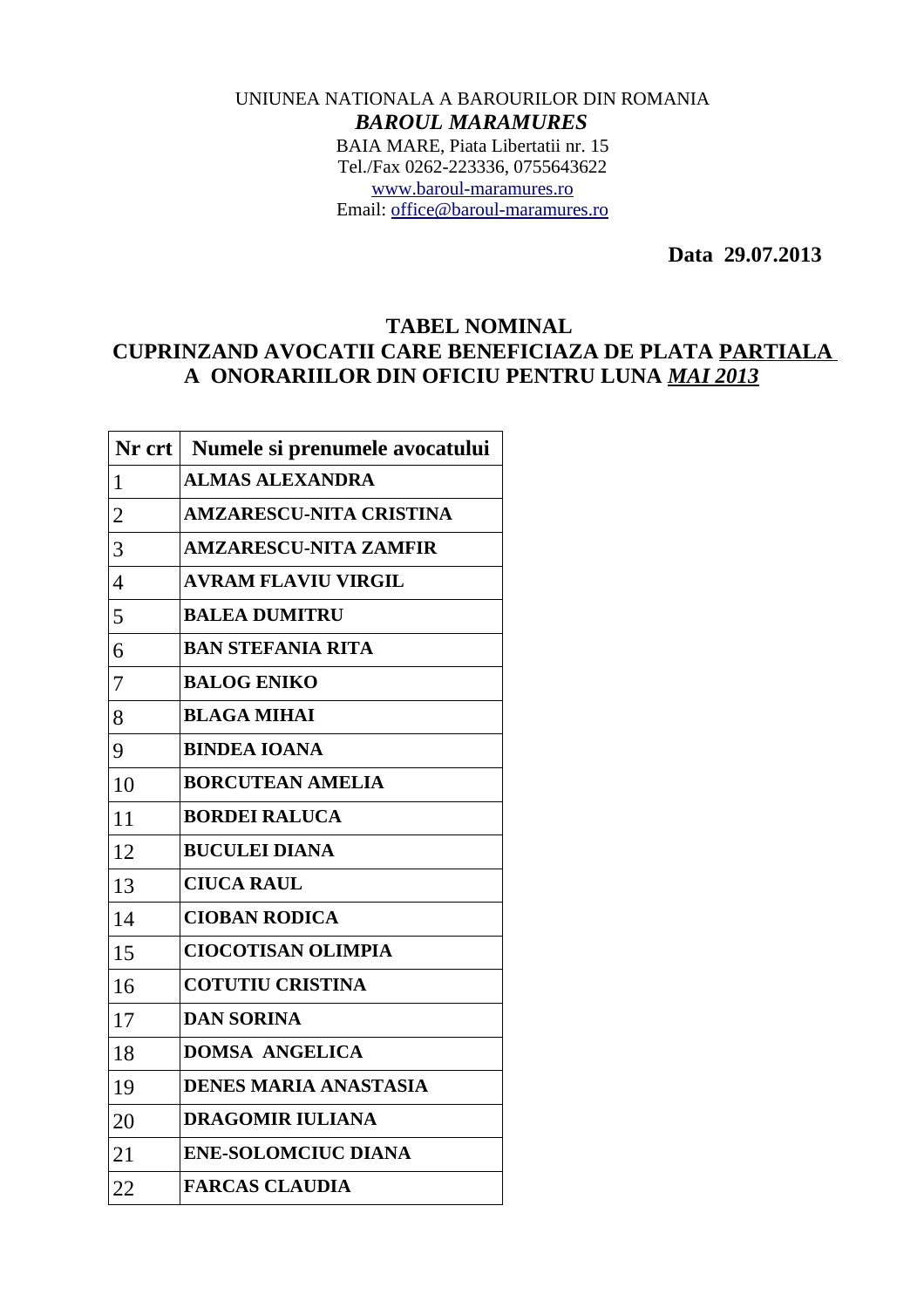| 23 | <b>GIURGIU ADRIAN</b>       |
|----|-----------------------------|
| 24 | <b>GIURGIU LIANA</b>        |
| 25 | <b>GRAD OVIDIU</b>          |
| 26 | <b>GORON ANAMARIA</b>       |
| 27 | <b>HOTEA NELICA</b>         |
| 28 | <b>HORGOS RAZVAN</b>        |
| 29 | <b>IACOB DIANA</b>          |
| 30 | <b>IACOB NATALIA</b>        |
| 31 | <b>ILUTI ALINA</b>          |
| 32 | <b>INDRE LIVIU</b>          |
| 33 | <b>INDRE TIMEA</b>          |
| 34 | <b>LEONTE CORNELIA</b>      |
| 35 | <b>LIBOTEAN IONELA</b>      |
| 36 | <b>LUPSE MARINELA</b>       |
| 37 | <b>MARIS ALEXANDRA</b>      |
| 38 | <b>MAROZSAN RALUCA</b>      |
| 39 | <b>MIHALI ANISOARA</b>      |
| 40 | <b>MIHALCA DELIA</b>        |
| 41 | <b>MOLDOVAN RODICA</b>      |
| 42 | <b>MOTOC ANDRADA</b>        |
| 43 | MUNTEANU LAURA IOANA        |
| 44 | <b>NEGULESCU SIMINA</b>     |
| 45 | <b>NASUI RODICA</b>         |
| 46 | ONA DANA                    |
| 47 | <b>OLAR IULIA</b>           |
| 48 | <b>ONITA IVASCU ADRIAN</b>  |
| 49 | PETRAN MANUELA              |
| 50 | PETROVAI GABRIEL            |
| 51 | <b>POP PETRE</b>            |
| 52 | <b>POPESCU OVIDIU HORIA</b> |
| 53 | <b>RADU CRISTIAN</b>        |
| 54 | <b>RADU VALENTIN</b>        |
| 55 | <b>RADU EMIL OVIDIU</b>     |